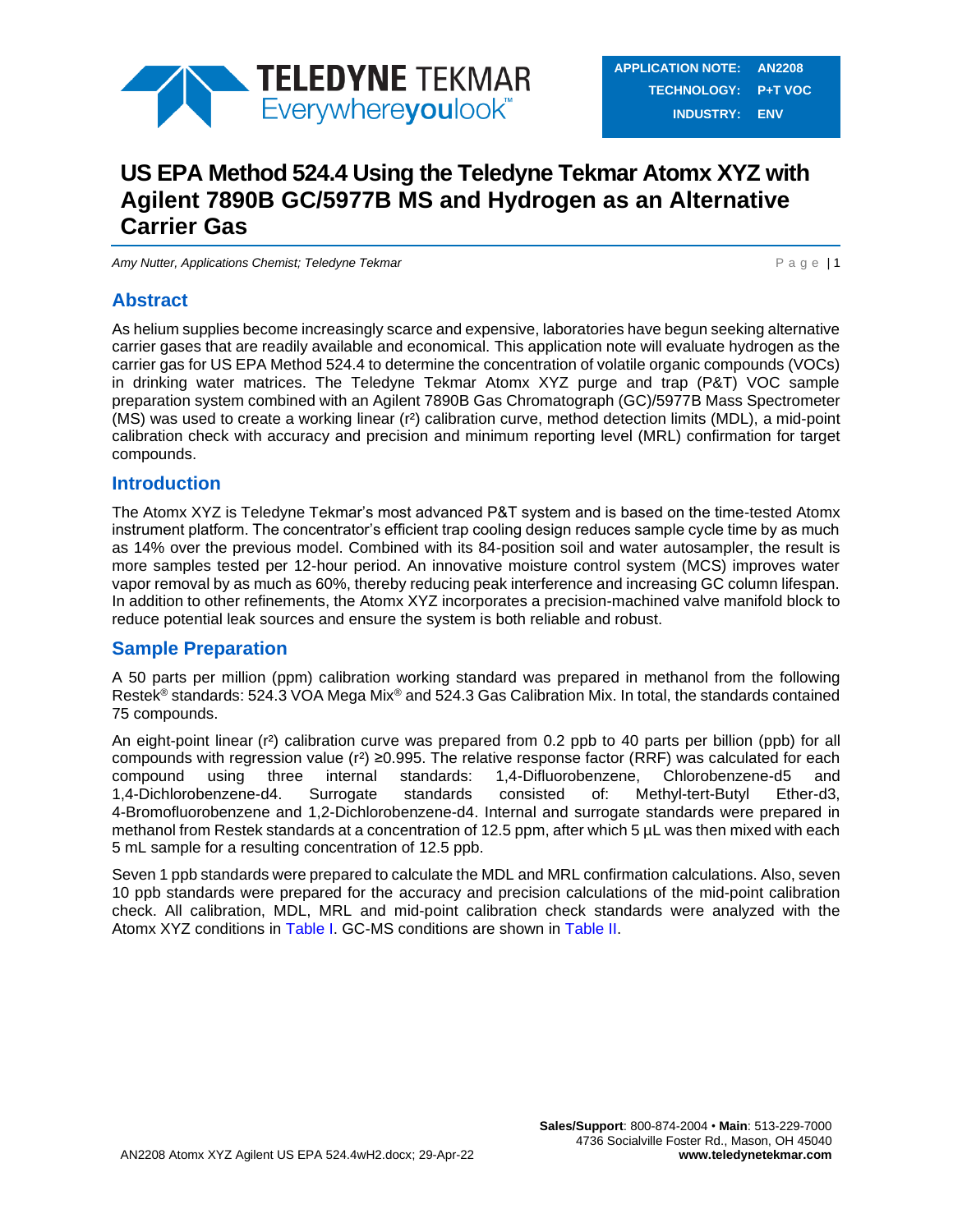

# **Experimental Instrument Conditions**

<span id="page-1-0"></span>

| <b>Table I</b><br><b>Teledyne Tekmar Atomx XYZ Water Method Conditions</b> |                 |                              |                 |  |  |  |  |  |  |
|----------------------------------------------------------------------------|-----------------|------------------------------|-----------------|--|--|--|--|--|--|
| <b>Standby</b>                                                             | <b>Variable</b> | <b>Desorb</b>                | <b>Variable</b> |  |  |  |  |  |  |
| Valve Oven Temp                                                            | 140 °C          | <b>Methanol Needle Rinse</b> | Off             |  |  |  |  |  |  |
| <b>Transfer Line Temp</b>                                                  | 140 °C          | Water Needle Rinse Volume    | $7.00$ mL       |  |  |  |  |  |  |
| Sample Mount Temp                                                          | 90 °C           | Sweep Needle Time            | $0.25$ min      |  |  |  |  |  |  |
| Water Heater Temp                                                          | 90 °C           | Desorb Preheat Temp          | 245 °C          |  |  |  |  |  |  |
| Sample Vial Temp                                                           | 20 °C           | <b>GC Start Signal</b>       | Begin Desorb    |  |  |  |  |  |  |
| Soil Valve Temp                                                            | 50 °C           | Desorb Time                  | $2.00$ min      |  |  |  |  |  |  |
| Standby Flow                                                               | 10 mL/min       | Drain Flow                   | 300 mL/min      |  |  |  |  |  |  |
| Purge Ready Temp                                                           | 40 °C           | Desorb Temp                  | 250 °C          |  |  |  |  |  |  |
| <b>Purge</b>                                                               | <b>Variable</b> | <b>Bake</b>                  | <b>Variable</b> |  |  |  |  |  |  |
| Sample Equilibrate Time                                                    | $0.00$ min      | <b>Methanol Glass Rinse</b>  | Off             |  |  |  |  |  |  |
| Pre-sweep Time                                                             | $0.25$ min      | <b>Water Bake Rinses</b>     | $\mathbf{1}$    |  |  |  |  |  |  |
| Prime Sample Fill Volume                                                   | 3.00 mL         | Water Bake Rinse Volume      | 7.00 mL         |  |  |  |  |  |  |
| Sample Volume                                                              | 5.00 mL         | <b>Bake Rinse Sweep Time</b> | $0.25$ min      |  |  |  |  |  |  |
| Sweep Sample Time                                                          | $0.25$ min      | <b>Bake Rinse Sweep Flow</b> | 100 mL/min      |  |  |  |  |  |  |
| Sweep Sample Flow                                                          | 100 mL/min      | <b>Bake Rinse Drain Time</b> | $0.40$ min      |  |  |  |  |  |  |
| Sparge Vessel Heater                                                       | Off             | <b>Bake Time</b>             | 2.00 min        |  |  |  |  |  |  |
| Purge Time                                                                 | 8.00 min        | <b>Bake Flow</b>             | 200 mL/min      |  |  |  |  |  |  |
| Purge Flow                                                                 | 55 mL/min       | <b>Bake Temp</b>             | 260 °C          |  |  |  |  |  |  |
| Purge Temp                                                                 | 20 °C           | <b>MCS Bake Temp</b>         | 180 °C          |  |  |  |  |  |  |
| MCS Purge Temp                                                             | 20 °C           |                              |                 |  |  |  |  |  |  |
| Dry Purge Time                                                             | 1.00 min        | <b>Trap</b>                  | 9               |  |  |  |  |  |  |
| Dry Purge Flow                                                             | 100 mL/min      | <b>Chiller Tray</b>          | On              |  |  |  |  |  |  |
| Dry Purge Temp                                                             | 20 °C           | <b>Purge Gas</b>             | Nitrogen        |  |  |  |  |  |  |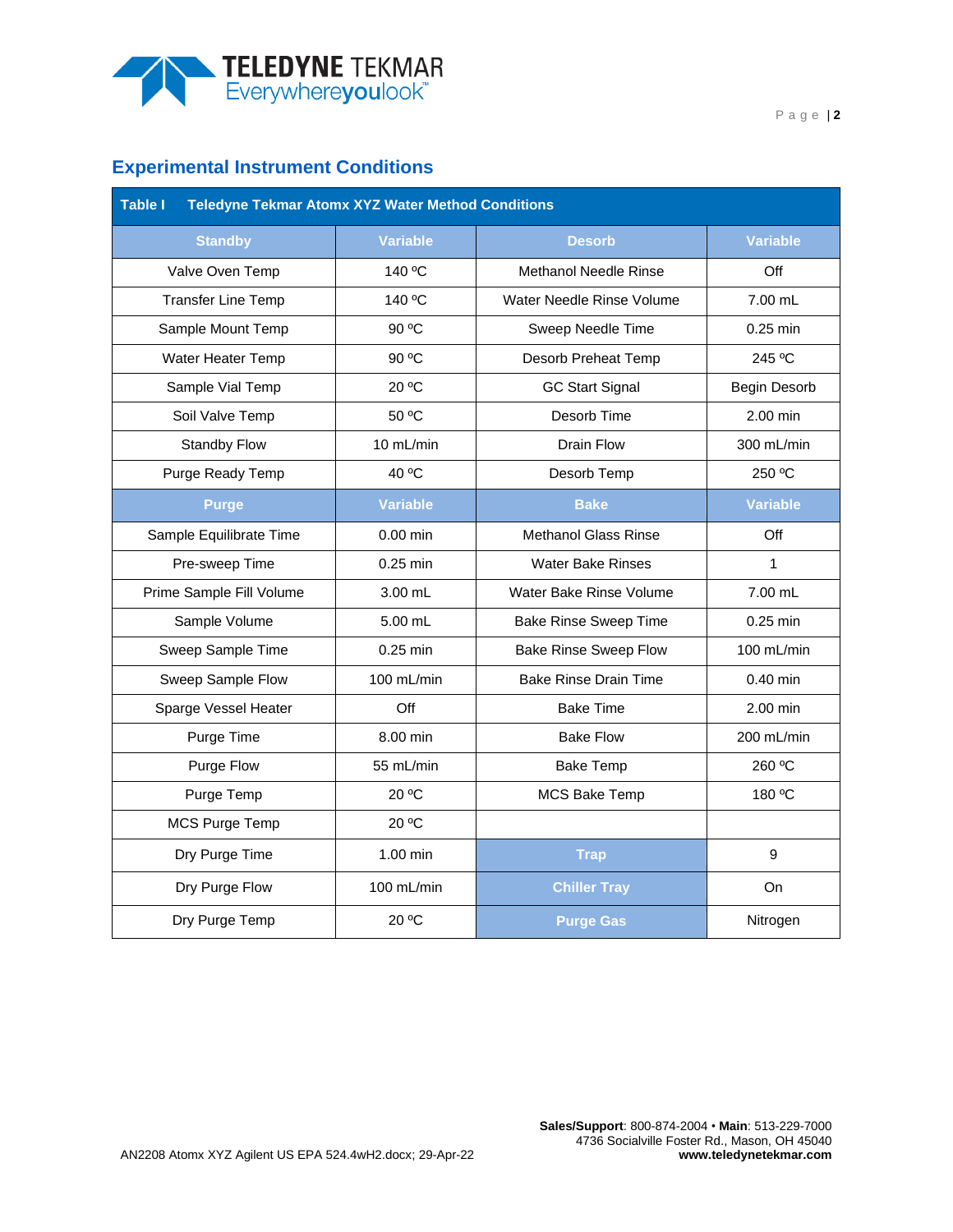

<span id="page-2-0"></span>

| <b>Agilent 7890B GC/5977B MS System Conditions</b><br><b>Table II</b> |                                                                                       |  |  |  |  |  |  |  |  |
|-----------------------------------------------------------------------|---------------------------------------------------------------------------------------|--|--|--|--|--|--|--|--|
|                                                                       | <b>Agilent 7890B GC Conditions</b>                                                    |  |  |  |  |  |  |  |  |
| Column                                                                | Rtx <sup>®</sup> VMS, 20 m x 0.18 mm, 1 $\mu$ m Film, Column Flow - 0.8 mL/min        |  |  |  |  |  |  |  |  |
| Oven Profile                                                          | 35 °C, 2 min, 10 °C/min to 85 °C, 30 °C/min to 225 °C, 1 min Hold, Run Time 12.67 min |  |  |  |  |  |  |  |  |
| Inlet                                                                 | 200 °C, 80:1 Split, Septum Purge Flow 0.5 mL/min, Carrier Gas - Hydrogen              |  |  |  |  |  |  |  |  |
|                                                                       | <b>Agilent 5977B MS Conditions</b>                                                    |  |  |  |  |  |  |  |  |
| Temp                                                                  | Transfer Line 250 °C; Source 250 °C; Quad 200 °C                                      |  |  |  |  |  |  |  |  |
| Scan                                                                  | Range 35 m/z to 260 m/z, Solvent Delay 0.50 min, Normal Scanning                      |  |  |  |  |  |  |  |  |
| Current                                                               | Gain Factor 1.00, Extraction Source Tune                                              |  |  |  |  |  |  |  |  |

### **Results**

The linear correlation coefficient of the calibration curve (r²), MDL, mid-point calibration check and MRL confirmation data are shown in [Table III.](#page-2-1) [Figure 1](#page-5-0) displays a 10 ppb standard, indicating excellent peak resolution with minimal water interference for all VOCs.

<span id="page-2-1"></span>

| Method 524.4 Calibration, Method Detection Limit, Mid-Point Check, and Minimum Reporting Level Data<br><b>Table III</b> |                                              |                 |                                       |                    |                                                            |                            |                                           |                                 |                                                            |                        |
|-------------------------------------------------------------------------------------------------------------------------|----------------------------------------------|-----------------|---------------------------------------|--------------------|------------------------------------------------------------|----------------------------|-------------------------------------------|---------------------------------|------------------------------------------------------------|------------------------|
| <b>Compound</b>                                                                                                         | <b>Calibration</b><br>$(0.2$ ppb $-$ 40 ppb) |                 |                                       |                    | <b>Method Detection</b><br><b>Limits</b><br>$(n=7, 1$ ppb) |                            | <b>Mid-Point Check</b><br>$(n=7, 10$ ppb) |                                 | <b>Minimum</b><br><b>Reporting Level</b><br>$(n=7, 1$ ppb) |                        |
|                                                                                                                         | Ret.<br>Time                                 | Confirm.<br>lon | <b>Linearity</b><br>$(r^2 \ge 0.995)$ | Avg.<br><b>RRF</b> | <b>MDL</b><br>(ppb)                                        | <b>Precision</b><br>(520%) | <b>Precision</b><br>(520%)                | <b>Accuracy</b><br>$(\pm 30\%)$ | <b>LPIR</b><br>(250%)                                      | <b>UPIR</b><br>(≤150%) |
| Dichlorodifluoromethane                                                                                                 | 0.788                                        | 85              | 0.998                                 | 0.566              | 0.14                                                       | 4.8                        | 5.8                                       | 106                             | 75                                                         | 110                    |
| Chlorodifluoromethane                                                                                                   | 0.809                                        | 51              | 1.00                                  | 0.896              | 0.13                                                       | 4.2                        | 7.1                                       | 107                             | 82                                                         | 116                    |
| Chloromethane                                                                                                           | 0.880                                        | 50              | 0.999                                 | 0.424              | 0.14                                                       | 4.4                        | 5.6                                       | 103                             | 82                                                         | 116                    |
| Vinyl Chloride                                                                                                          | 0.915                                        | 62              | 0.999                                 | 0.587              | 0.10                                                       | 3.3                        | 6.7                                       | 104                             | 88                                                         | 114                    |
| 1,3-Butadiene                                                                                                           | 0.924                                        | 54              | 0.999                                 | 0.606              | 0.17                                                       | 5.2                        | 6.7                                       | 104                             | 81                                                         | 123                    |
| <b>Bromomethane</b>                                                                                                     | 1.08                                         | 94              | 0.998                                 | 0.614              | 0.13                                                       | 4.0                        | 7.3                                       | 108                             | 90                                                         | 124                    |
| Trichlorofluoromethane                                                                                                  | 1.22                                         | 101             | 0.999                                 | 0.572              | 0.10                                                       | 3.5                        | 6.1                                       | 106                             | 75                                                         | 99                     |
| Diethyl Ether                                                                                                           | 1.40                                         | 59              | 0.999                                 | 0.319              | 0.13                                                       | 3.8                        | 4.5                                       | 106                             | 89                                                         | 121                    |
| Carbon Disulfide <sup>1</sup>                                                                                           | 1.51                                         | 76              | 1.00                                  | 0.206              | 0.15                                                       | 4.7                        | 6.3                                       | 100                             | 84                                                         | 122                    |
| 1,1-Dichloroethene                                                                                                      | 1.51                                         | 96              | 1.00                                  | 0.288              | 0.08                                                       | 2.7                        | 7.0                                       | 103                             | 90                                                         | 111                    |
| lodomethane                                                                                                             | 1.59                                         | 142             | 0.997                                 | 0.238              | 0.07                                                       | 1.6                        | 4.5                                       | 98                              | 124                                                        | 141                    |
| Allyl Chloride                                                                                                          | 1.81                                         | 76              | 1.00                                  | 0.172              | 0.16                                                       | 5.2                        | 6.1                                       | 99                              | 79                                                         | 119                    |
| Methylene Chloride                                                                                                      | 1.89                                         | 84              | 0.999                                 | 0.371              | 0.18                                                       | 5.8                        | 5.3                                       | 105                             | 76                                                         | 120                    |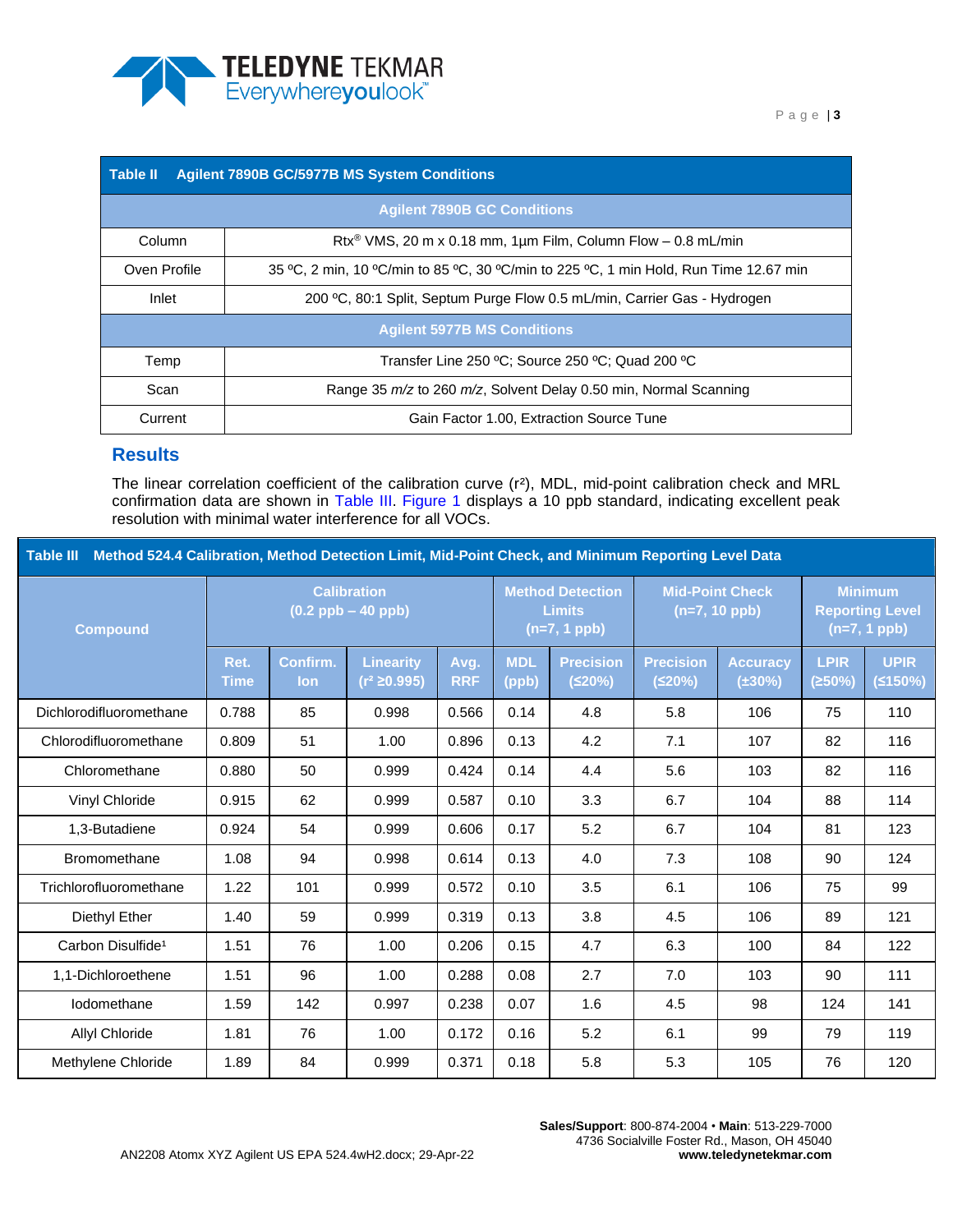

| <b>Table III</b><br>Method 524.4 Calibration, Method Detection Limit, Mid-Point Check, and Minimum Reporting Level Data |                                              |                        |                                     |                    |                                                            |                            |                                           |                                 |                                                            |                        |
|-------------------------------------------------------------------------------------------------------------------------|----------------------------------------------|------------------------|-------------------------------------|--------------------|------------------------------------------------------------|----------------------------|-------------------------------------------|---------------------------------|------------------------------------------------------------|------------------------|
| <b>Compound</b>                                                                                                         | <b>Calibration</b><br>$(0.2$ ppb $-$ 40 ppb) |                        |                                     |                    | <b>Method Detection</b><br><b>Limits</b><br>$(n=7, 1$ ppb) |                            | <b>Mid-Point Check</b><br>$(n=7, 10$ ppb) |                                 | <b>Minimum</b><br><b>Reporting Level</b><br>$(n=7, 1$ ppb) |                        |
|                                                                                                                         | Ret.<br><b>Time</b>                          | Confirm.<br><b>lon</b> | <b>Linearity</b><br>$(r^2 ≥ 0.995)$ | Avg.<br><b>RRF</b> | <b>MDL</b><br>(ppb)                                        | <b>Precision</b><br>(520%) | <b>Precision</b><br>(520%)                | <b>Accuracy</b><br>$(\pm 30\%)$ | <b>LPIR</b><br>(≥50%)                                      | <b>UPIR</b><br>(5150%) |
| trans-1,2-Dichloroethene                                                                                                | 2.00                                         | 96                     | 0.999                               | 0.269              | 0.15                                                       | 5.1                        | 6.1                                       | 104                             | 77                                                         | 115                    |
| Methyl-tert-Butyl Ether-d3 (SURR)                                                                                       | 2.09                                         | 76                     | 1.26                                | 1.05               |                                                            | 1.3                        | 1.9                                       | 99                              | 94                                                         | 105                    |
| Methyl Acetate                                                                                                          | 2.10                                         | 43                     | 0.999                               | 1.94               | 0.17                                                       | 5.3                        | 5.6                                       | 107                             | 79                                                         | 121                    |
| Methyl-tert-Butyl Ether                                                                                                 | 2.11                                         | 73                     | 0.999                               | 1.12               | 0.08                                                       | 2.9                        | 4.5                                       | 107                             | 82                                                         | 103                    |
| tert-Butyl Alcohol                                                                                                      | 2.23                                         | 59                     | 0.999                               | 0.045              | 0.11                                                       | 3.1                        | 3.3                                       | 104                             | 95                                                         | 122                    |
| Diisopropyl Ether                                                                                                       | 2.42                                         | 45                     | 0.999                               | 1.27               | 0.13                                                       | 4.2                        | 5.2                                       | 107                             | 84                                                         | 118                    |
| 1,1-Dichloroethane                                                                                                      | 2.47                                         | 63                     | 0.999                               | 0.695              | 0.18                                                       | 5.7                        | 5.6                                       | 106                             | 78                                                         | 123                    |
| tert-Butyl Ethyl Ether                                                                                                  | 2.71                                         | 59                     | 0.999                               | 1.20               | 0.07                                                       | 2.5                        | 5.1                                       | 106                             | 83                                                         | 101                    |
| cis-1,2-Dichloroethene                                                                                                  | 2.91                                         | 96                     | 1.00                                | 0.380              | 0.15                                                       | 4.9                        | 5.5                                       | 108                             | 78                                                         | 117                    |
| Bromochloromethane                                                                                                      | 3.06                                         | 128                    | 0.999                               | 0.181              | 0.17                                                       | 5.3                        | 5.2                                       | 101                             | 81                                                         | 125                    |
| Chloroform                                                                                                              | 3.14                                         | 83                     | 1.00                                | 0.557              | 0.06                                                       | 2.1                        | 4.2                                       | 104                             | 92                                                         | 108                    |
| Carbon Tetrachloride                                                                                                    | 3.21                                         | 117                    | 1.00                                | 0.221              | 0.15                                                       | 4.9                        | 5.8                                       | 101                             | 81                                                         | 119                    |
| Tetrahydrofuran                                                                                                         | 3.28                                         | 72                     | 0.999                               | 0.048              | 0.09                                                       | 2.9                        | 3.6                                       | 94                              | 90                                                         | 114                    |
| 1,1,1-Trichloroehane                                                                                                    | 3.28                                         | 97                     | 0.999                               | 0.352              | 0.12                                                       | 3.6                        | 4.8                                       | 102                             | 89                                                         | 119                    |
| 1,1-Dichloropropene                                                                                                     | 3.38                                         | 75                     | 0.999                               | 0.417              | 0.15                                                       | 5.0                        | 5.0                                       | 105                             | 78                                                         | 116                    |
| 1-Chlorobutane                                                                                                          | 3.44                                         | 56                     | 0.999                               | 0.579              | 0.13                                                       | 4.2                        | 5.3                                       | 106                             | 83                                                         | 116                    |
| Benzene                                                                                                                 | 3.59                                         | 78                     | 0.999                               | 1.60               | 0.18                                                       | 5.8                        | 4.9                                       | 107                             | 77                                                         | 124                    |
| tert-Amyl Methyl Ether                                                                                                  | 3.75                                         | 73                     | 0.999                               | 0.902              | 0.10                                                       | 2.9                        | 4.0                                       | 102                             | 93                                                         | 117                    |
| 1,2-Dichloroethane                                                                                                      | 3.78                                         | 62                     | 0.999                               | 0.489              | 0.13                                                       | 4.2                        | 3.8                                       | 105                             | 82                                                         | 115                    |
| Trichloroethylene                                                                                                       | 4.12                                         | 95                     | 0.999                               | 0.465              | 0.10                                                       | 3.4                        | 4.1                                       | 104                             | 82                                                         | 108                    |
| 1,4-Difluorobenzene (IS)                                                                                                | 4.19                                         | 114                    |                                     |                    |                                                            |                            |                                           |                                 |                                                            |                        |
| tert-Amyl Ethyl Ether                                                                                                   | 4.42                                         | 59                     | 0.999                               | 0.753              | 0.10                                                       | 3.0                        | 4.0                                       | 102                             | 94                                                         | 120                    |
| Dibromomethane                                                                                                          | 4.50                                         | 93                     | 0.999                               | 0.192              | 0.18                                                       | 5.2                        | 2.4                                       | 101                             | 88                                                         | 133                    |
| 1,2-Dichloropropane                                                                                                     | 4.61                                         | 63                     | 0.999                               | 0.378              | 0.06                                                       | 1.9                        | 4.0                                       | 104                             | 100                                                        | 116                    |
| Bromodichloromethane                                                                                                    | 4.70                                         | 83                     | 0.999                               | 0.285              | 0.10                                                       | 2.9                        | 3.6                                       | 101                             | 100                                                        | 126                    |
| cis-1,3-Dichloropropene                                                                                                 | 5.34                                         | 75                     | 0.999                               | 0.436              | 0.08                                                       | 2.3                        | 3.9                                       | 99                              | 106                                                        | 127                    |
| Toluene                                                                                                                 | 5.57                                         | 92                     | 0.999                               | 0.942              | 0.09                                                       | 2.7                        | 4.6                                       | 106                             | 93                                                         | 115                    |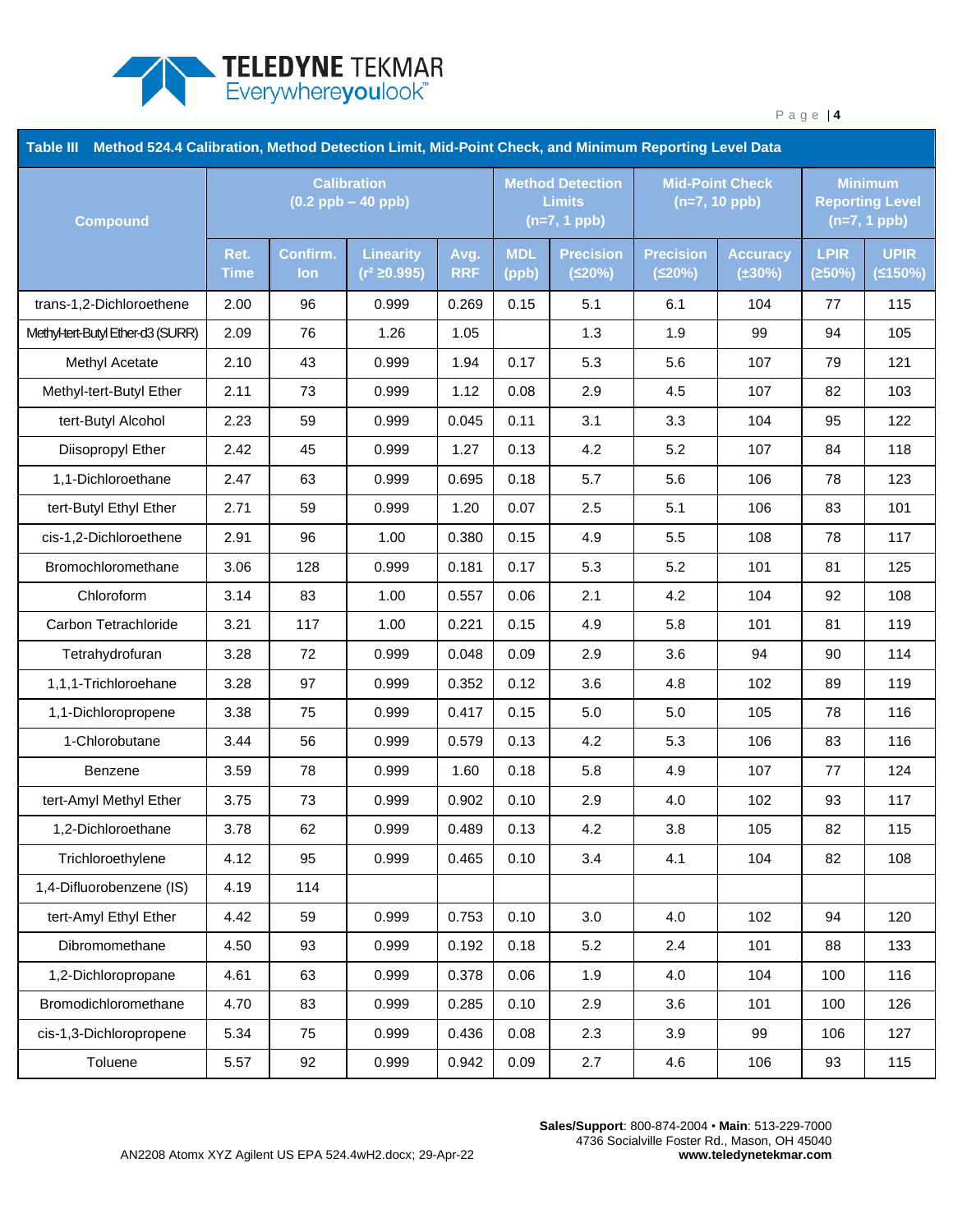

| Table III<br>Method 524.4 Calibration, Method Detection Limit, Mid-Point Check, and Minimum Reporting Level Data |                                              |                 |                                     |                    |                                                            |                            |                                           |                                 |                                                            |                        |
|------------------------------------------------------------------------------------------------------------------|----------------------------------------------|-----------------|-------------------------------------|--------------------|------------------------------------------------------------|----------------------------|-------------------------------------------|---------------------------------|------------------------------------------------------------|------------------------|
| <b>Compound</b>                                                                                                  | <b>Calibration</b><br>$(0.2$ ppb $-$ 40 ppb) |                 |                                     |                    | <b>Method Detection</b><br><b>Limits</b><br>$(n=7, 1$ ppb) |                            | <b>Mid-Point Check</b><br>$(n=7, 10$ ppb) |                                 | <b>Minimum</b><br><b>Reporting Level</b><br>$(n=7, 1$ ppb) |                        |
|                                                                                                                  | Ret.<br><b>Time</b>                          | Confirm.<br>lon | <b>Linearity</b><br>$(r^2 ≥ 0.995)$ | Avg.<br><b>RRF</b> | <b>MDL</b><br>(ppb)                                        | <b>Precision</b><br>(520%) | <b>Precision</b><br>(520%)                | <b>Accuracy</b><br>$(\pm 30\%)$ | <b>LPIR</b><br>(250%)                                      | <b>UPIR</b><br>(5150%) |
| Tetrachloroethylene                                                                                              | 5.95                                         | 166             | 0.999                               | 0.493              | 0.08                                                       | 2.7                        | 4.9                                       | 100                             | 86                                                         | 107                    |
| trans-1,3-Dichloropropene                                                                                        | 6.06                                         | 75              | 0.999                               | 0.344              | 0.08                                                       | 2.2                        | 3.4                                       | 102                             | 104                                                        | 124                    |
| 1,1,2-Trichloroethane                                                                                            | 6.22                                         | 83              | 0.999                               | 0.245              | 0.09                                                       | 2.7                        | 3.7                                       | 102                             | 90                                                         | 112                    |
| Ethyl Methacrylate                                                                                               | 6.32                                         | 69              | 0.996                               | 0.325              | 0.14                                                       | 3.6                        | 3.6                                       | 98                              | 108                                                        | 144                    |
| Dibromochloromethane                                                                                             | 6.38                                         | 129             | 0.999                               | 0.175              | 0.17                                                       | 5.0                        | 4.2                                       | 102                             | 85                                                         | 126                    |
| 1,3-Dichloropropane                                                                                              | 6.50                                         | 76              | 0.999                               | 0.561              | 0.12                                                       | 3.7                        | 3.1                                       | 105                             | 85                                                         | 115                    |
| 1,2-Dibromoethane                                                                                                | 6.59                                         | 107             | 0.999                               | 0.213              | 0.14                                                       | 3.8                        | 3.5                                       | 99                              | 97                                                         | 131                    |
| Chlorobenzene-d5 (IS)                                                                                            | 7.21                                         | 117             |                                     |                    |                                                            |                            |                                           |                                 |                                                            |                        |
| Chlorobenzene                                                                                                    | 7.22                                         | 112             | 0.999                               | 1.02               | 0.06                                                       | 2.0                        | 4.2                                       | 105                             | 88                                                         | 103                    |
| Ethylbenzene                                                                                                     | 7.30                                         | 91              | 0.999                               | 1.99               | 0.15                                                       | 4.7                        | 4.6                                       | 106                             | 80                                                         | 117                    |
| 1,1,1,2-Tetrachloroethane                                                                                        | 7.32                                         | 131             | 0.999                               | 0.188              | 0.11                                                       | 3.2                        | 3.7                                       | 102                             | 97                                                         | 125                    |
| m,p-Xylene                                                                                                       | 7.45                                         | 106             | 1.00                                | 0.674              | 0.08                                                       | 1.3                        | 4.3                                       | 102                             | 96                                                         | 107                    |
| o-Xylene                                                                                                         | 7.83                                         | 106             | 0.999                               | 0.647              | 0.09                                                       | 2.8                        | 4.2                                       | 102                             | 93                                                         | 116                    |
| <b>Bromoform</b>                                                                                                 | 7.87                                         | 173             | 0.997                               | 0.101              | 0.11                                                       | 2.9                        | 3.4                                       | 98                              | 105                                                        | 132                    |
| Styrene                                                                                                          | 7.88                                         | 104             | 0.999                               | 0.979              | 0.07                                                       | 2.0                        | 3.8                                       | 99                              | 104                                                        | 122                    |
| Isopropylbenzene                                                                                                 | 8.10                                         | 105             | 1.00                                | 1.63               | 0.09                                                       | 2.8                        | 4.8                                       | 103                             | 88                                                         | 110                    |
| 4-Bromofluorobenzene (SURR)                                                                                      | 8.30                                         | 95              | 4.01                                | 1.14               |                                                            | 2.3                        | 1.2                                       | 99                              | 94                                                         | 112                    |
| Bromobenzene                                                                                                     | 8.35                                         | 156             | 0.999                               | 0.707              | 0.15                                                       | 4.7                        | 4.7                                       | 104                             | 81                                                         | 119                    |
| n-Propylbenzene                                                                                                  | 8.42                                         | 91              | 0.998                               | 4.72               | 0.13                                                       | 4.0                        | 5.2                                       | 111                             | 86                                                         | 118                    |
| 1,1,2,2-Tetrachloroethane                                                                                        | 8.50                                         | 83              | 0.995                               | 0.438              | 0.12                                                       | 4.6                        | 3.8                                       | 102                             | 114                                                        | 143                    |
| 2-Chlorotoluene                                                                                                  | 8.51                                         | 91              | 0.999                               | 2.61               | 0.14                                                       | 4.6                        | 5.3                                       | 110                             | 77                                                         | 111                    |
| 1,2,3-Trichloropropane                                                                                           | 8.56                                         | 75              | 0.998                               | 0.684              | 0.18                                                       | 5.9                        | 3.7                                       | 106                             | 74                                                         | 119                    |
| 1,3,5-Trimethylbenzene                                                                                           | 8.58                                         | 105             | 0.999                               | 3.38               | 0.16                                                       | 5.8                        | 5.2                                       | 109                             | 69                                                         | 110                    |
| 4-Chlorotoluene                                                                                                  | 8.63                                         | 91              | 0.999                               | 2.65               | 0.12                                                       | 4.0                        | 4.8                                       | 108                             | 82                                                         | 113                    |
| tert-Butylbenzene                                                                                                | 8.79                                         | 119             | 0.997                               | 2.53               | 0.11                                                       | 4.0                        | 5.2                                       | 114                             | 73                                                         | 100                    |
| Pentachloroethane                                                                                                | 8.79                                         | 167             | 0.999                               | 0.063              | 0.17                                                       | 5.4                        | 6.1                                       | 102                             | 78                                                         | 120                    |
| 1,2,4-Trimethylbenzene                                                                                           | 8.84                                         | 105             | 0.999                               | 3.25               | 0.12                                                       | 4.2                        | 4.7                                       | 109                             | 77                                                         | 107                    |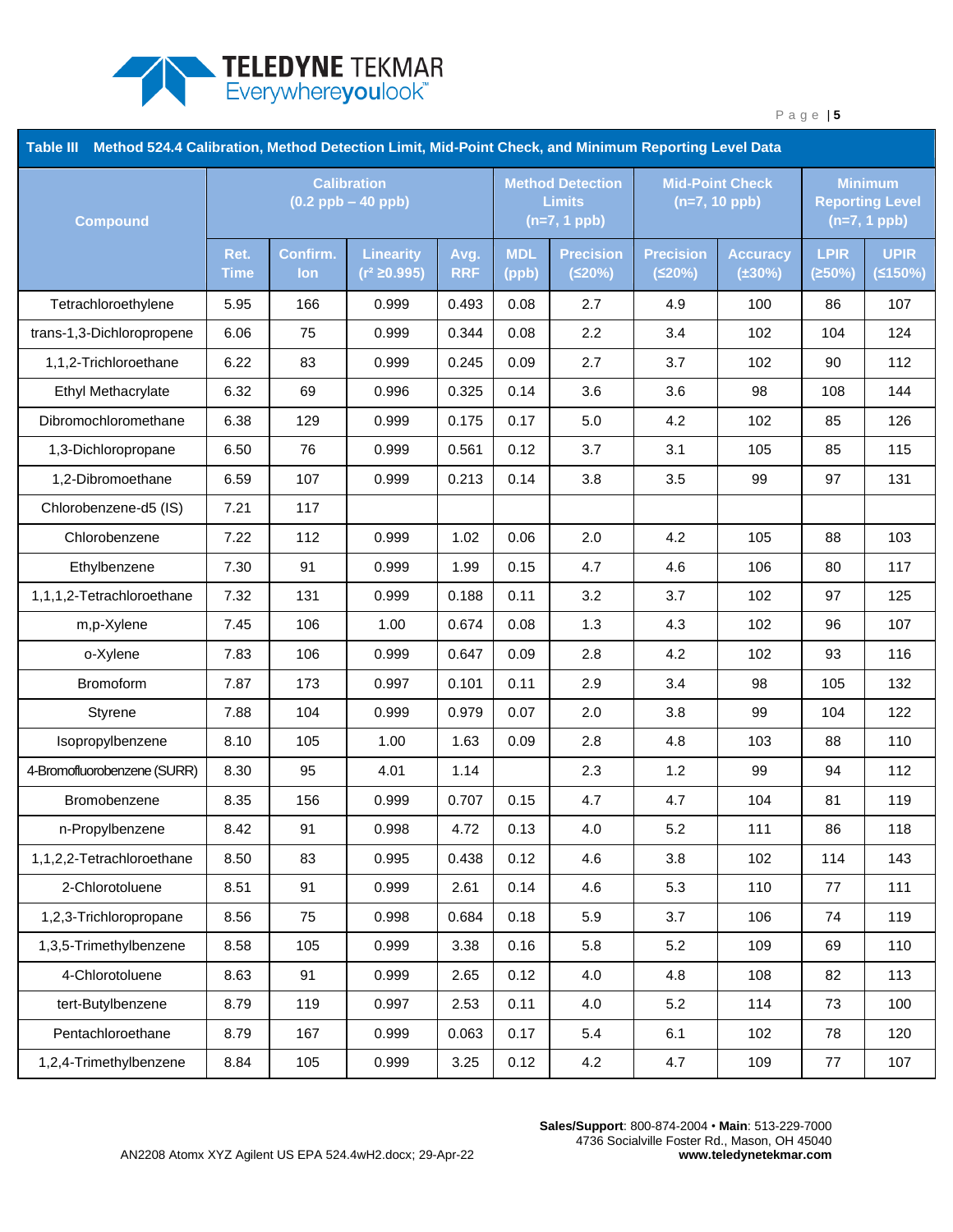

| Table III<br>Method 524.4 Calibration, Method Detection Limit, Mid-Point Check, and Minimum Reporting Level Data |                                              |                 |                                       |                    |                                                            |                            |                                           |                                 |                                                            |                        |
|------------------------------------------------------------------------------------------------------------------|----------------------------------------------|-----------------|---------------------------------------|--------------------|------------------------------------------------------------|----------------------------|-------------------------------------------|---------------------------------|------------------------------------------------------------|------------------------|
| <b>Compound</b>                                                                                                  | <b>Calibration</b><br>$(0.2$ ppb $-$ 40 ppb) |                 |                                       |                    | <b>Method Detection</b><br><b>Limits</b><br>$(n=7, 1$ ppb) |                            | <b>Mid-Point Check</b><br>$(n=7, 10$ ppb) |                                 | <b>Minimum</b><br><b>Reporting Level</b><br>$(n=7, 1$ ppb) |                        |
|                                                                                                                  | Ret.<br><b>Time</b>                          | Confirm.<br>lon | <b>Linearity</b><br>$(r^2 \ge 0.995)$ | Avg.<br><b>RRF</b> | <b>MDL</b><br>(ppb)                                        | <b>Precision</b><br>(≤20%) | <b>Precision</b><br>(520%)                | <b>Accuracy</b><br>$(\pm 30\%)$ | <b>LPIR</b><br>(250%)                                      | <b>UPIR</b><br>(5150%) |
| sec-Butylbenzene                                                                                                 | 8.91                                         | 105             | 0.999                                 | 3.83               | 0.12                                                       | 4.7                        | 5.4                                       | 110                             | 66                                                         | 97                     |
| p-Isopropyltoluene                                                                                               | 9.02                                         | 119             | 0.998                                 | 3.08               | 0.06                                                       | 2.3                        | 5.1                                       | 110                             | 74                                                         | 89                     |
| 1,3-Dichlorobenzene                                                                                              | 9.02                                         | 146             | 0.999                                 | 1.44               | 0.07                                                       | 2.1                        | 4.5                                       | 104                             | 95                                                         | 112                    |
| 1,4-Dichlorobenzene-d4 (IS)                                                                                      | 9.08                                         | 152             |                                       |                    |                                                            |                            |                                           |                                 |                                                            |                        |
| 1,4-Dichlorobenzene                                                                                              | 9.09                                         | 146             | 0.999                                 | 1.44               | 0.08                                                       | 2.5                        | 4.6                                       | 105                             | 88                                                         | 107                    |
| n-Butylbenzene                                                                                                   | 9.28                                         | 91              | 0.998                                 | 3.44               | 0.15                                                       | 4.9                        | 4.9                                       | 111                             | 80                                                         | 118                    |
| Hexachloroethane                                                                                                 | 9.33                                         | 166             | 0.999                                 | 0.335              | 0.16                                                       | 5.4                        | 6.1                                       | 104                             | 76                                                         | 117                    |
| 1,2-Dichlorobenzene-d4 (SURR)                                                                                    | 9.34                                         | 152             | 1.72                                  | 0.999              |                                                            | 1.5                        | 1.3                                       | 99                              | 92                                                         | 103                    |
| 1,2-Dichlorobenzene                                                                                              | 9.35                                         | 146             | 0.999                                 | 1.40               | 0.07                                                       | 2.5                        | 4.2                                       | 106                             | 86                                                         | 104                    |
| 1,2-Dibromo-3-Chloropropane                                                                                      | 9.84                                         | 75              | 0.995                                 | 0.111              | 0.16                                                       | 4.7                        | 2.6                                       | 102                             | 86                                                         | 126                    |
| Hexachlorobutadiene                                                                                              | 10.24                                        | 225             | 0.999                                 | 0.266              | 0.17                                                       | 5.0                        | 3.8                                       | 102                             | 89                                                         | 133                    |
| 1,2,4-Trichlorobenzene                                                                                           | 10.24                                        | 180             | 0.999                                 | 0.861              | 0.08                                                       | 2.2                        | 3.4                                       | 99                              | 106                                                        | 126                    |
| Naphthalene                                                                                                      | 10.42                                        | 128             | 0.998                                 | 2.66               | 0.12                                                       | 4.3                        | 3.8                                       | 108                             | 76                                                         | 107                    |
| 1,2,3-Trichlorobenzene                                                                                           | 10.53                                        | 180             | 0.998                                 | 0.817              | 0.06                                                       | 1.7                        | 3.5                                       | 99                              | 107                                                        | 123                    |

1. Calibration range from 0.5-40 ppb.

<span id="page-5-0"></span>